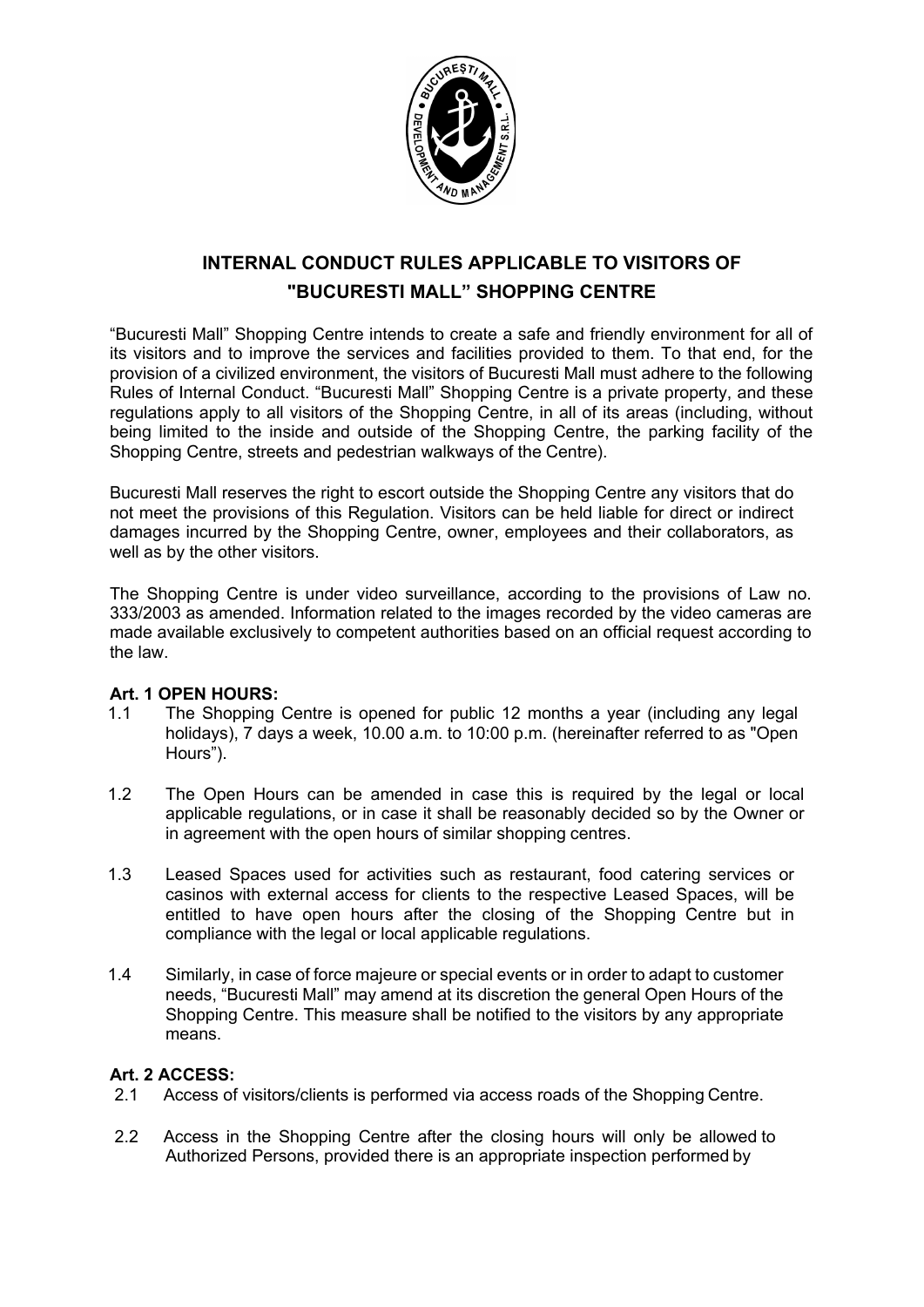

security services. Visitors/Clients are prohibited from entering the Common Spaces and Parts or the technical areas, such as rooftops, basins, etc., without the approval of "Bucuresti Mall" and unaccompanied by an authorised technician for the Shopping Centre.

The central and local public authorities may impose additional measures regarding the access of visitors to the Shopping Center, which Bucharest Mall is obliged to implement, so that the access may be conditioned according to the legislation in force or other applicable local regulations.

## **2.3 The Shopping Centre cannot be entered by:**

- a. Persons under the age of 14, unaccompanied by an adult;
- b. Persons under the influence of alcoholic beverages, drugs, hallucinogenic substances, opium, etc.;
- c. Persons with indecent, dirty, inappropriate clothes that incite to violence or promotes racist messages;
- d. Persons with clothing items or other items that include fascist, racist or xenophobic symbols;
- e. Persons with indecent, aggressive, recalcitrant behavior, which disturb the order and peace of the other visitors;
- f. Persons with any sort of armament, ammunition, blunt objects, except for personnel of state authorities or authorized staff;
- g. With toxic, explosive, flammable, irritating-tear-exciting materials or other substances/materials considered as hazardous by the legislation in force;
- h. During the period legally imposed by the Authorities the access of the visitors in the Commercial Center is conditioned by the observance of the norms related to temperature control, of the mandatory wearing a protection mask and of the observance of the social distancing.

### **Art. 3 USE OF SPACES AND COMMON AREAS OPEN TO THE PUBLIC:**

3.1 Use of Common Spaces and Areas:

- a. Common Spaces and Areas are intended to be used jointly by operators and clients of the Shopping Centre;
- b. Each visitor/client can use the Spaces and Common Areas according to their intended use and shall observe the conditions and limitations specified in this Regulation;
- c. Visitors/clients shall take no actions likely to generate damages or prevent the legitimate use of Common Spaces and Areas by other persons;
- d. The Owner shall not be held liable for any limitation of access in the Shopping Centre, Common Spaces and Areas, provided that the Owner meets all obligations specified by this Regulation;
- e. Bicycles can be parked only in the special areas designed and marked;
- f. Information on the images captured by the video cameras are only disclosed to competent authorities based on an official application.

3.2 Common Spaces and Areas open to the public:

a. Areas intended for pedestrians, access roads in the Shopping Centre shall be considered as spaces open to the public. Such spaces must observe the laws and regulations applicable to spaces open for public, which may be requested by the administrative authorities or by any other government or local authorities. Also, health and safety regulations shall be applicable, and the visitors and clients shall not generate any inconveniences (noise, smells, excessive or violent behaviour, etc.)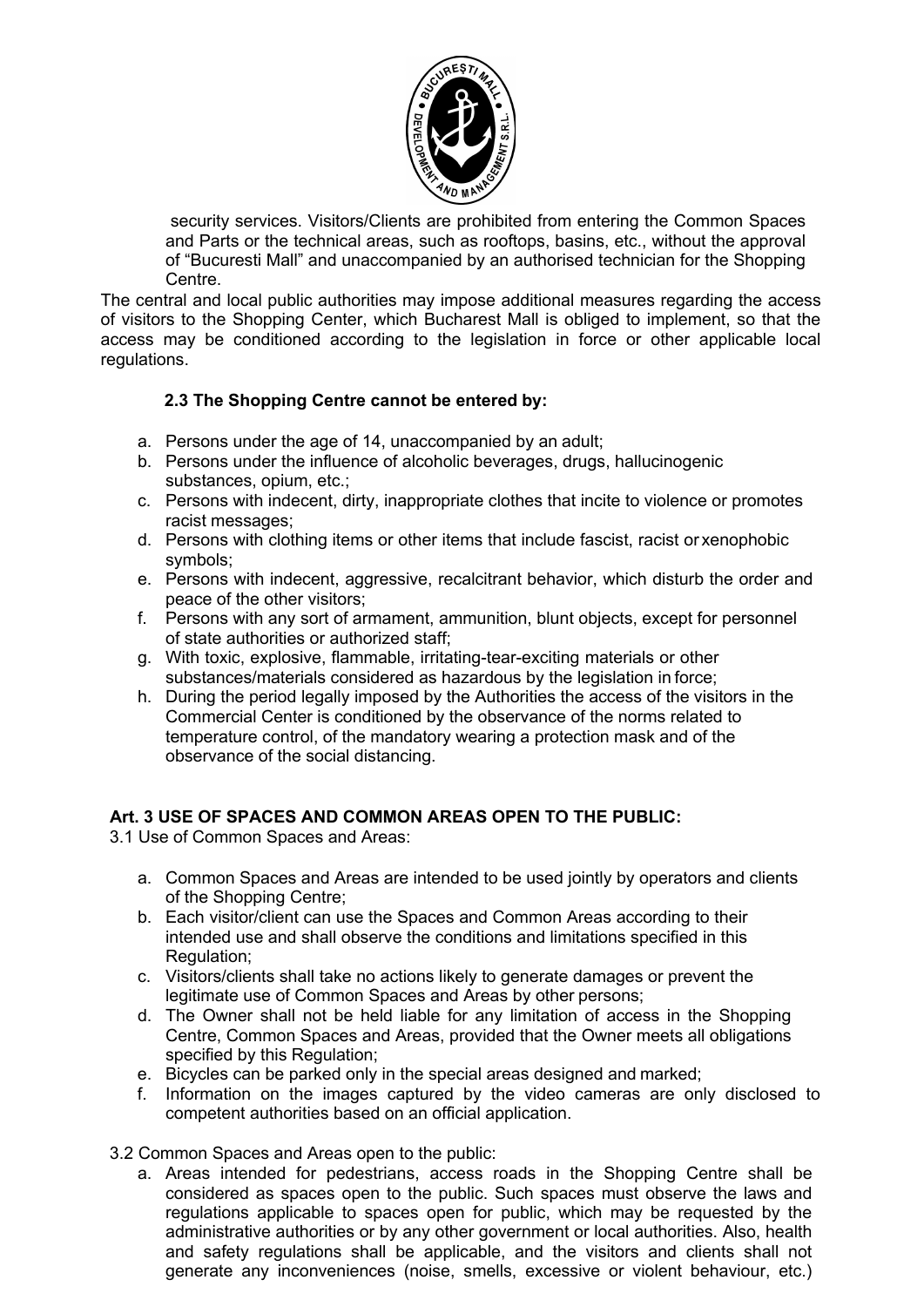

which may disturb or generate inconveniences to other persons, or shall interfere with the operation of the Shopping Centre;

- b. Cycling, roller skating, hoverboarding, skateboarding and traffic of motorised and electrical vehicles of any type are prohibited in the Common Spaces and Areas;
- c. Any person with a presence or conduct considered detrimental to safety, reputation or interests of the Shopping Centre can be prevented from entering the Shopping Centre;
- d. Ambulant actors, singers, and music bands are prohibited from performing activities inside the Shopping Centre, except for promotions or commercial events, provided that there is a prior written approval from Bucuresti Mall or in case of events organised by Bucuresti Mall as Marketing activities.
- 3.3 Dogs and other pets:
	- a. For health and safety reasons, dogs and other animals are not permitted access in the Shopping Centre and/or Leased Spaces, except for Leased Spaces designed for the sale of animals (house pets) and the provision of services for animals (house pets) (such as pet shops) and with the exception of guide dogs for the vision impaired or security dogs used for security services.
- 3.4 Safety and protection against fire:
	- a. It is strictly prohibited to perform inappropriate use or damage of fire extinguishers even when such devices are located in the Leased Areas occupied by Lessees.
	- b. Bucuresti Mall shall not be held liable for any accident generated by any error, imprudence or negligence of the users of the Shopping Centre Spaces.
	- c. In case of blockage of emergency exits or in case of interventions in any way in the operation of the fire extinguishing equipment (smoke detectors, sprinkler heads, etc.), the visitor/client is responsible for the blockage or destruction thereof, shall be held responsible and cover all consequences of such acts.
	- d. This Regulation could be modified at any time in view of its compliance with the requests of the security responsible.
- 3.5 Photographs Films Notifications Publicity:
	- a. The Shopping Centre represents a private property open to the public. Therefore, the market research and questionnaires (except for those performed in the interest of the Shopping Centre and authorized by the Manager of the Shopping Centre), taking of photographs and recording of sounds, as well as the distribution of any documents are prohibited on the premises of the Shopping Centre, unless such activities are expressly approved by Bucuresti Mall. Events or congregations of political or religious nature are prohibited, inclusively within the Leased Areas.
	- b. Any person that fails to observe the provisions mentioned above shall be excluded from the premises of the Shopping Centre.
	- c. It is prohibited to display unauthorized posters or images, and any poster applied or displayed in any other way that is not authorized, any image or advertisement performed within the Common Spaces and Areas shall be stopped immediately and any unauthorized poster, image or advertisement shall be withdrawn by Bucuresti Mall on the expense of the party (parties) that disregarded the provisions above.
	- d. Any sort of activities, such as: sale, collection, commercial events or distribution of posters, leaflets or any other promotional materials (even if distributed free of charge) performed within the Common Spaces and Areas, is prohibited without the prior written consent of Bucuresti Mall.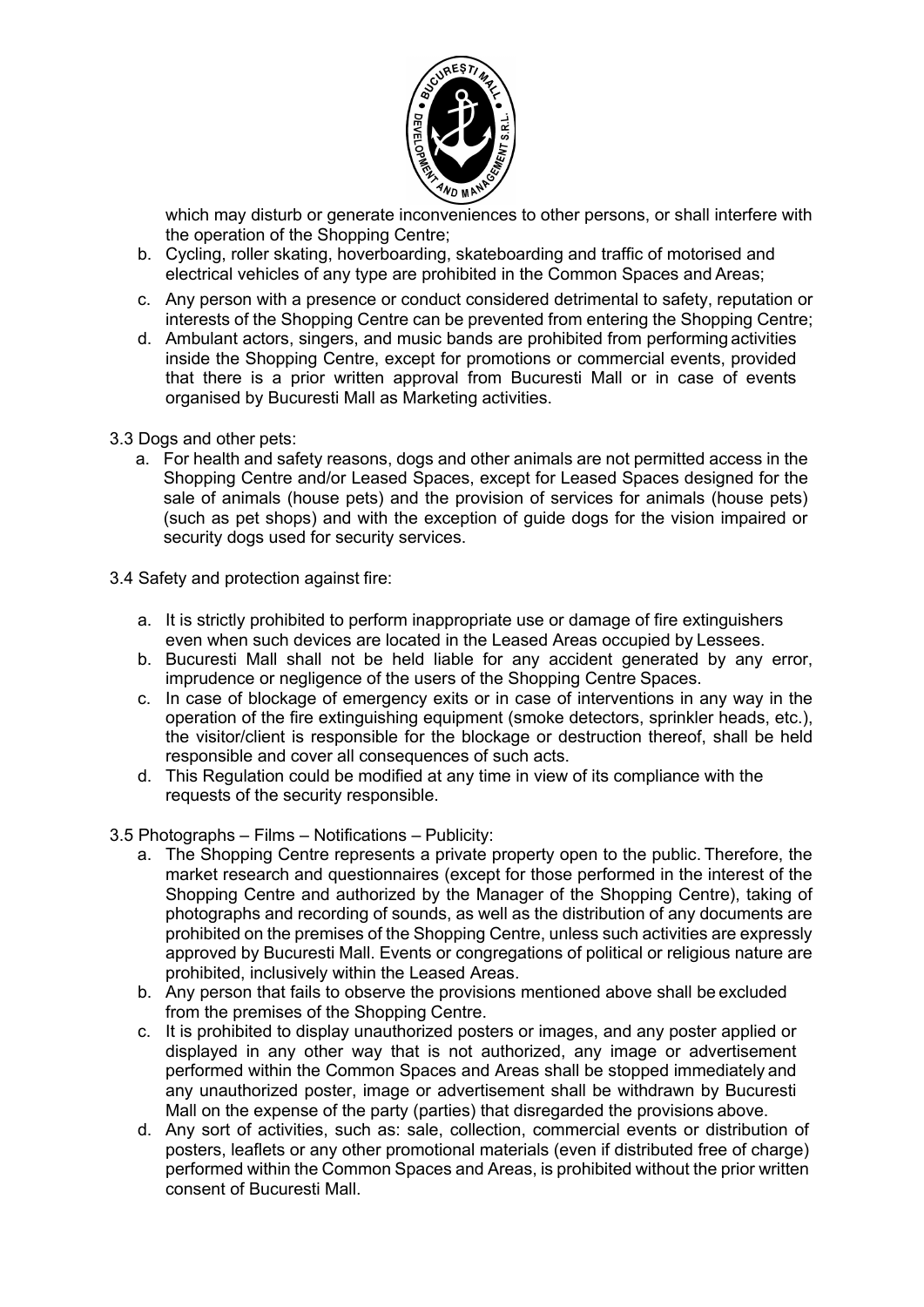

3.6 Ambulatory commerce and begging:

a. Ambulatory merchants, occasional salesmen, beggars and vagabonds will not be allowed to enter the premises of the Shopping Centre and shall be excluded systematically by the security services.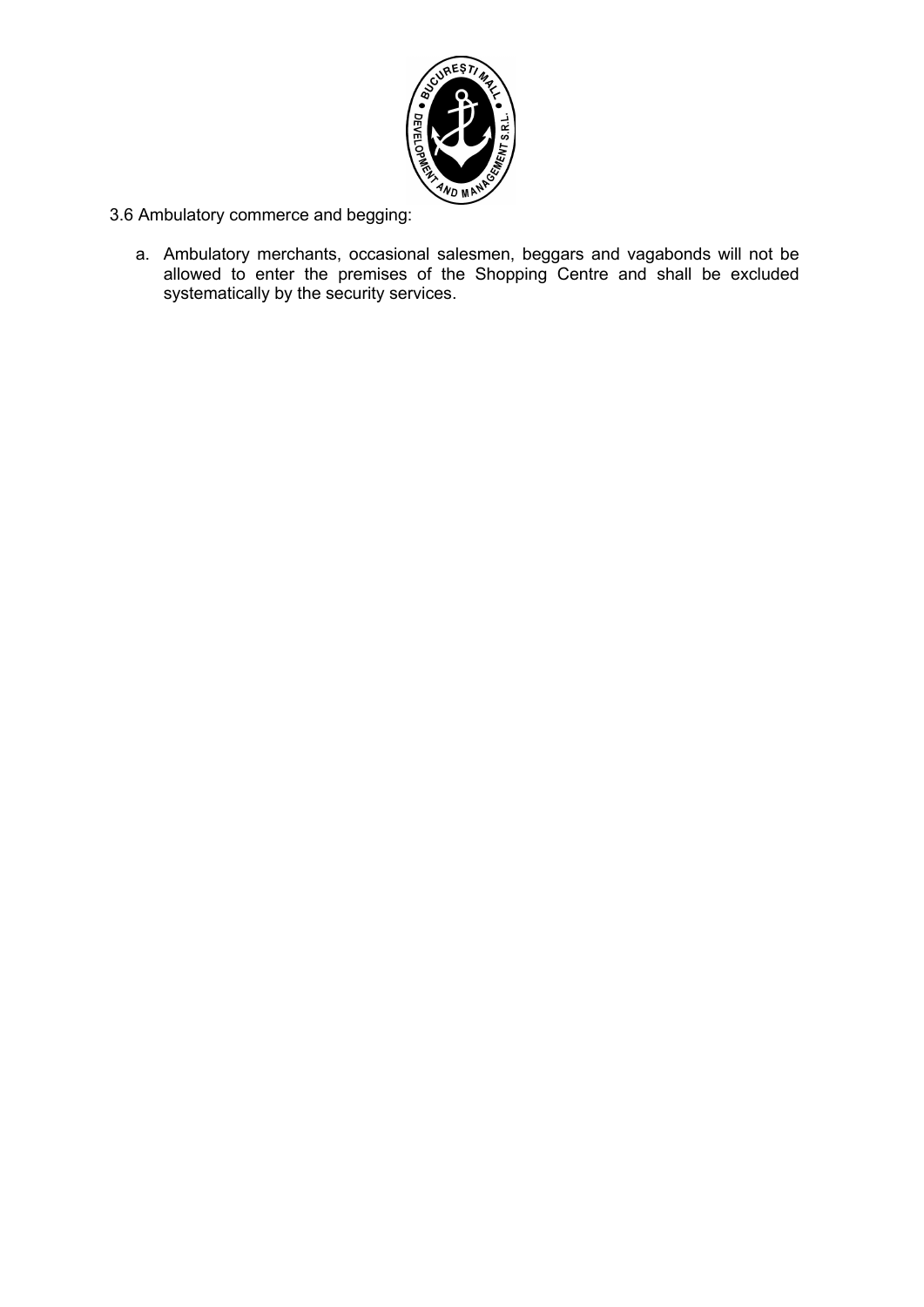

Waste Management:

- a. Visitors/Clients shall store their own waste material in the special designed areas provided by Bucuresti Mall. Waste disposal must take place in spaces that shall meet the legal regulations applicable in this field.
- b. It is expressly prohibited to dispose of/burn waste material inside or on the land of the Shopping Centre.
- 3.7 Temporary closure:
	- a. In case it is necessary (in case of disturbance of activity, brawls, crowds, etc.) it may be decided to temporarily close the Shopping Centre or part thereof, provided that Bucuresti Mall notifies the Visitors/Clients with regard to such decisions.
	- b. Bucuresti Mall may also close temporarily the Common Spaces and Areas, entirely or partially, for the performance of works required for the repair, renewal, maintenance or reorganization of the Shopping Centre.
	- c. The Shopping Center could be closed, partially or totally, for certain periods of time and as a consequence of the decisions imposed by the Authorities and of the legislation in force.
- 3.8 Smoking:
	- a. Due to the fact that the Shopping Centre is open for public, Common Spaces and Areas and Parking facilities will be considered areas where smoking is prohibited. Fire Safety and Prevention Service shall make sure that Authorized Persons and their clients observe the special regulations specified for such areas where smoking is prohibited. Smoking is allowed only in the areas marked to this purpose as smoking areas, outside the Shopping Centre.

### **Art. 4 PARKING SPACES:**

- 4.1 The parking facility of the Shopping Centre is intended for the use of the clients and is subject to a separate regulation applied in addition to the rules below (valid both for indoor parking and for outdoor parking).
- 4.2 The parking facility of the Shopping Centre shall apply the traffic regulations in force added with rules and penalties specified by the "Parking Regulation of Bucuresti Mall Shopping Centre"
- 4.3 Bucuresti Mall may move any vehicle that infringes the parking or traffic regulations or the Parking Regulation, on the expense of the vehicle driver who failed to observe the specified regulations. Similar regulations shall be applicable with regard to any vehicle parked for a longer period than necessary for the delivery or loading of goods, as well as for any sort of unauthorized vehicles parked during the night (after 12:00 p.m.).
- 4.4 Parking is prohibited for a long period within the parking areas, and Bucuresti Mall may relocate any unauthorized vehicle on the expense of the responsible person.
- 4.5 Parking of recreational vehicles, camping, picnic, cultural and sporting events, racing or test of vehicles and exhibitions or competitions are expressly prohibited within the parking spaces and adjacent Common Spaces and Areas.
- 4.6 Speed and traffic are strictly limited and controlled on the premises of the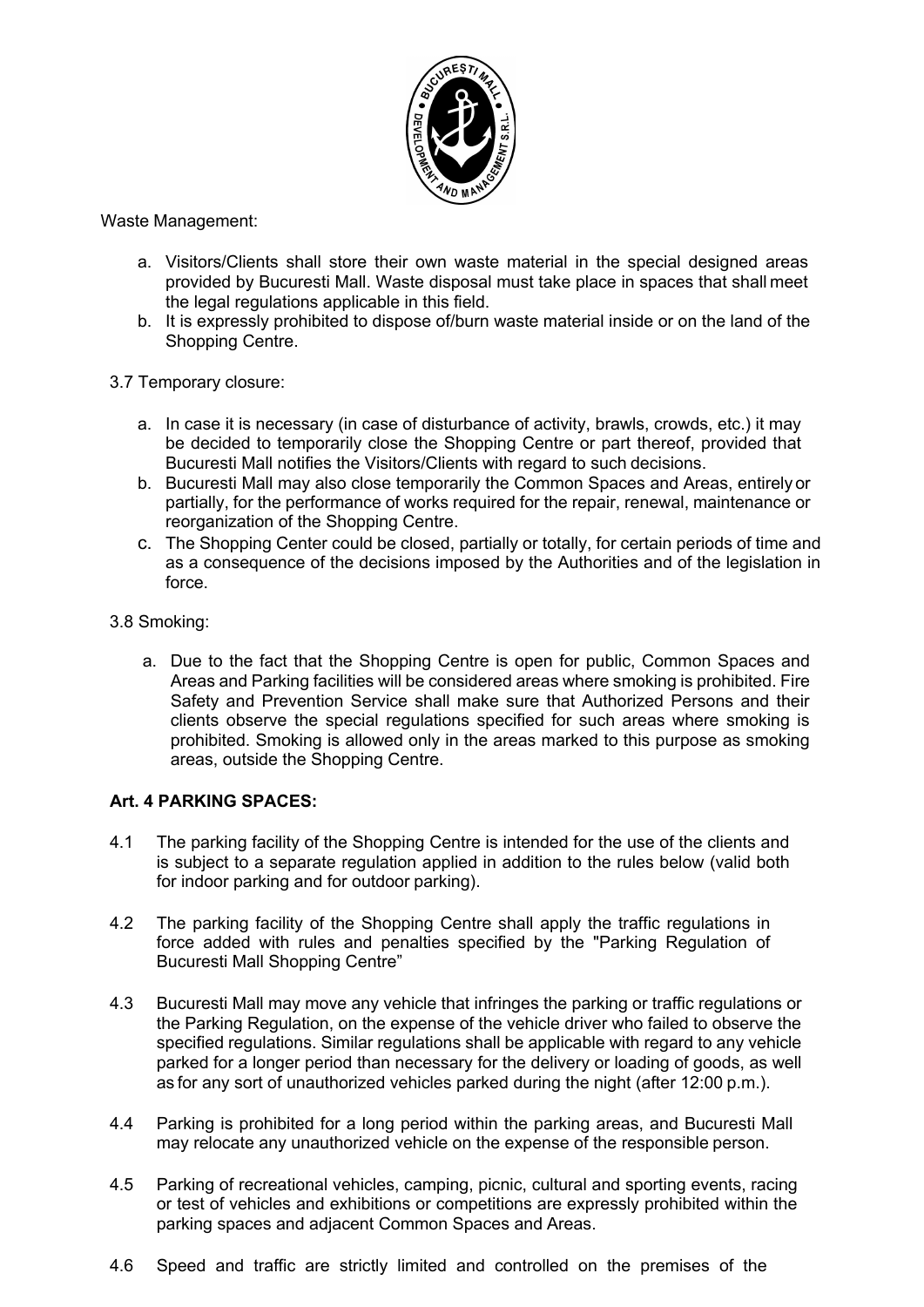

Shopping Centre.

- 4.7 Maximum driving speed is: indoor parking: 5 km/h and outdoor parking lot: 10 km/h.
- 4.8. The maximum permitted height of vehicles under passages is of 1.7 meters.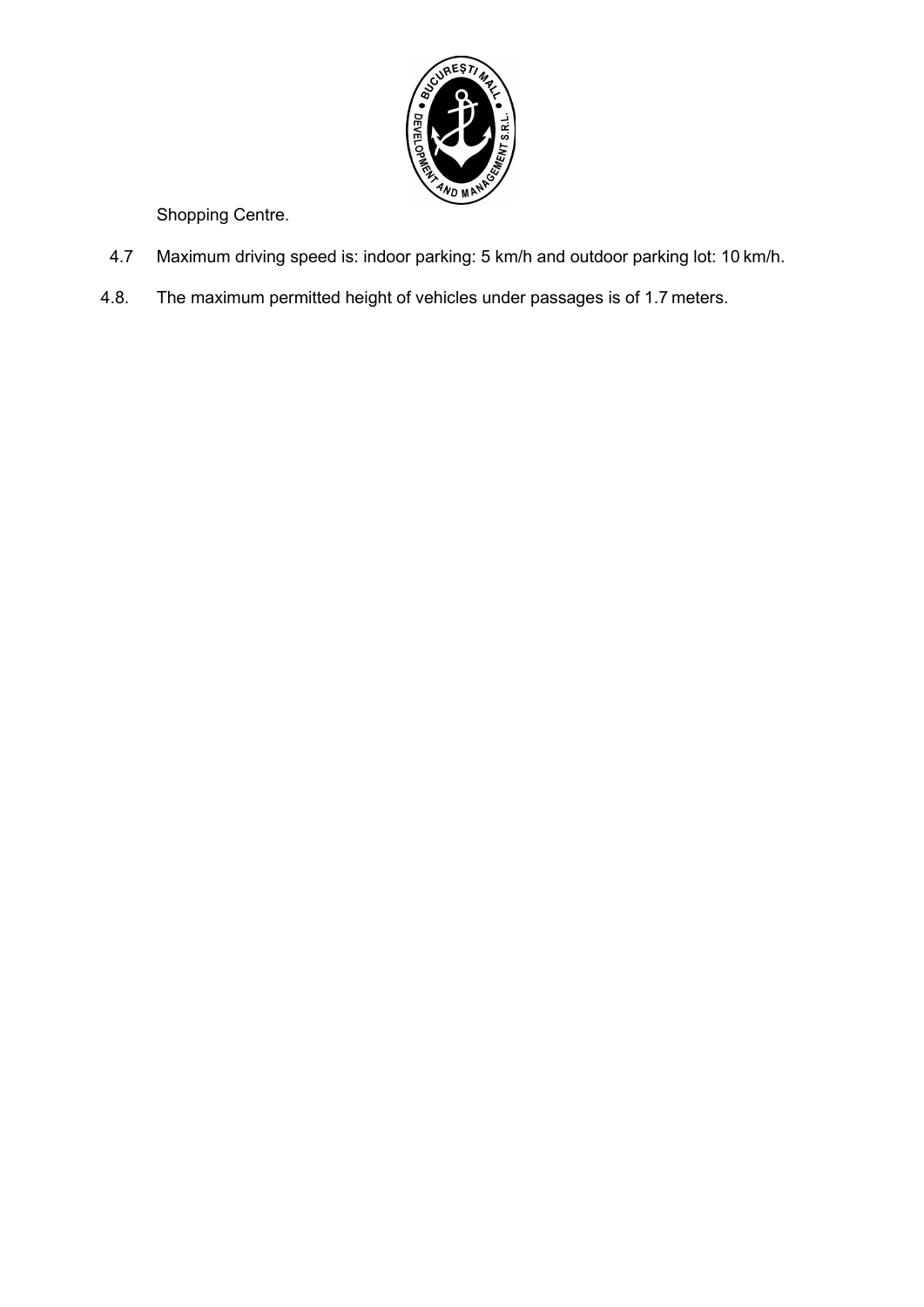

- 4.9. The maximum permitted length of vehicles is of 5.5 metres.
- 4.10. Parking spaces reserved for disabled persons can be used only by vehicles with the display of the card-registration released by competent authorities, which includes the representative international sign:



- 4.11. The management of the Shopping Centre reserves the right to notify competent authorities in case of abusive parking on the spaces intended for vehicles of disabled persons, marked accordingly by Bucuresti Mall Shopping Centre, in case the parked vehicle does not display in a visible place the card/identification document for disabled persons according to art. 65 of Law no. 448/2006, for the application of penalties, according to Art. 100 of Law no. 448/2006.
- 4.12. The Shopping Centre is not responsible for potential damages incurred by the parked vehicles.

#### **Art. 5 THE FOLLOWING ACTIVITIES ARE PROHIBITED ON THE PREMISES OF BUCURESTI MALL SHOPPING CENTRE:**

- 5.1. Access with shopping carts outside the supermarket area.
- 5.2. Bearing of weapons of any kind, except of staff of state authorities or security staff authorized to bear the respective weapons according to the law.
- 5.3. Inappropriate use of elevators and escalators or leaving minors unattended in their proximity.
- 5.4. Consumption of food and beverages, other than those marketed and consumed in the food court area at the second floor or on the premises of coffee shops/restaurants that sell this type of products.
- 5.5. Play of any sort of games (ball games, with rackets, game cards, society games, kendama/pill games, games of chance, etc.) on the Common Spaces and Areas Open to the Public Begging, spitting, insulting of visitors or any other behavior considered anti-social, uncivilized, which come against the rules of public order and proper manners or fall under the incidence of the criminal law.
- 5.6. Donning of clothing that covers the face or the absence of clothing items (T-shirt, shirt, etc.).
- 5.7 Playing of music or other sounds by means of electronic equipment.
- 5.8. Organization of charity activities without the approval of the management of Bucuresti Mall.
- 5.9. Disposal of waste in other areas than the special bins intended for this purpose.
- 5.10. Access of unauthorized persons on the technical halls of Bucuresti Mall, in storage areas or annexes.
- 5.11. Access with flammable materials or substances, or which are considered hazardous by the legislation in force.
- 5.12. Support on handrails provided with glass panes, climbing on them or climbing on their protection/support kerbs.
- 5.13. Access of minors under the age of 14 within the Shopping Centre, unaccompanied by a person over 18.